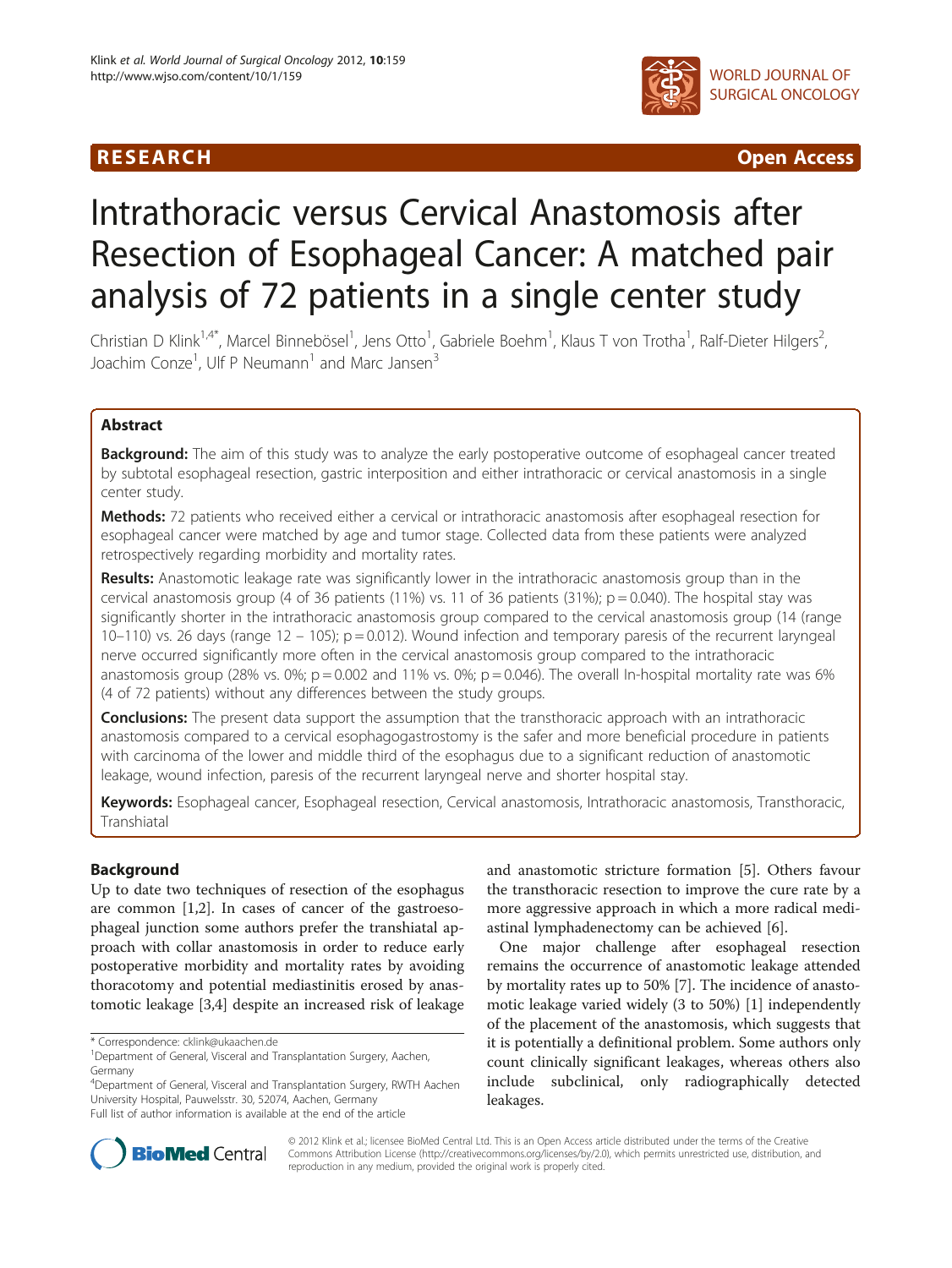Although most study groups present their surgical outcome dependent on the surgical approach (either transthoracic or transhiatal) [\[1,2](#page-4-0)] we tried to investigate the influence of the position of the esophagogastrostomy (either cervical or intrathoracic) in a single center matched pair analysis.

## Patients and methods

The matched pair analysis was performed at the Department of General, Visceral and Transplantation Surgery, University Hospital of the RWTH Aachen, Germany. The study was conducted in accordance with the study protocol, the Declaration of Helsinki and applicable regulatory requirements. The study was approved by the ethics committee of the faculty of medicine of the RWTH University of Aachen. The approval number is EK 105/11.

Between June 2009 and June 2010 36 consecutive patients received an esophageal resection due to esophageal cancer in our department. All patients underwent Ivor Lewis subtotal esophagectomy with two-field lymph node dissection. In brief, all resections were performed by initial abdominal exploration through an upper midline laparotomy. The stomach was mobilized on the right gastric and gastroepiploic arteries. The left gastric artery was divided at its origin, and all lymph nodes along the celiac axis and its three branches along the left aspect of the portal vein, in front of the inferior vena cava, along the diaphragmatic pillars were resected. A pyloromyotomy was not performed routinely. With a right anterolateral thoracotomy, the chest was entered through the fifth intercostal space. The azygos vein arch was divided, and the esophagus was dissected from esophagogastric junction to the apex of the chest. Complete lymph node dissection of the dorsal mediastinum including subcarinal lymph nodes was performed. A resection of the thoracic duct was not performed routinely. Denudation of the lesser curvature was usually performed in the pleural cavity. After resection of the specimen, an end-to-side anastomosis was constructed between the esophagus and the stomach. The anastomosis was located in the apex of the chest and was delivered by a circular stapler device. None of the patients were excluded.

For each patient in the intrathoracic group, patients who received a cervical anastomosis in the time between January 2007 and May 2009 were selected from our database of patients  $(n = 60)$  in the same institution who matched the following criteria: age and tumor stage.

Among patients with cervical anastomosis in case of adenocarcinoma a transhiatal resection of the esophagus with left-sided cervical hand sutured end-to-end esophagogastric anastomosis was carried out, whereas in case of squamous cell carcinoma abdomino-right-sided-thoracic resection with two-field lymphadenectomy and leftsided cervical hand sutured end-to-end esophagogastric anastomosis was performed. Mobilisation of the gastric tube and lymph node dissection was equal to the technique described above. All patients with thoracotomy received a right-sided chest tube insertion.

Prospectively collected data from these patients were reviewed retrospectively. The observation period was the initial hospital stay. We analyzed the following clinical markers representing the early perioperative outcome: resected lymph nodes, operation time, intensive care stay (ICU), re-ICU-stay, overall hospital stay, In-hospital mortality, blood substitution intra- and postoperatively, postoperative bleeding, pneumonia, need of postoperative CPAP (non-invasive continuous positive airway pressure), re-intubation, anastomotic leakage, revision operation, wound infection, thrombemboli and chylothorax. In case of postoperative dysphony a larnygoscopy was performed to document potential laryngeal nerve palsy.

All patients were discussed at a weekly multidisciplinary meeting, and treatment strategies were developed and tailored for individual patients. In general, patients with squamous cell carcinoma were offered neoadjuvant radiochemotherapy in case of tumor stage II and III. Since 2007 patients with adenocarcinoma (stage II and III) received neoadjuvant chemotherapy according to the MAGIC Trial [\[8](#page-4-0)].

Preoperatively, all patients received a thoracic peridural catheter. After surgery, all patients returned to the intensive care unit and were extubated on the same day. All patients received a restrictive volume regime. All patients received a nasojejunal feeding tube during surgery which was removed on day 5 after surgery. Oral feeding started on day 5 after surgery. Before return to solid food a gastrografin swallowing (50 to 100 ml) examination was performed in all patients. In case of radiographically or clinically suspected anastomotic leakage endoscopy was performed. In cases of obvious leakage among patients with cervical anastomosis a nutrition tube was inserted into the duodenum endoscopically for enteral nutrition until spontaneous closure of the defect occurred. In cases of leakage of thoracic anastomosis a double-layered self-expandable stent was inserted with patient under sedation. Each stent was individually adapted in diameter and length dependent on the leakage size, and subjected to the distance between defect and upper esophageal sphincter. The location of the stent was visualized and controlled radiographically during the implantation.

## Statistical analysis

Means and standard deviations (notation: mean  $\pm$  SD) as well as frequencies and percentage were given to describe the data. In case of not normal distribution data is represented as median and range. According to the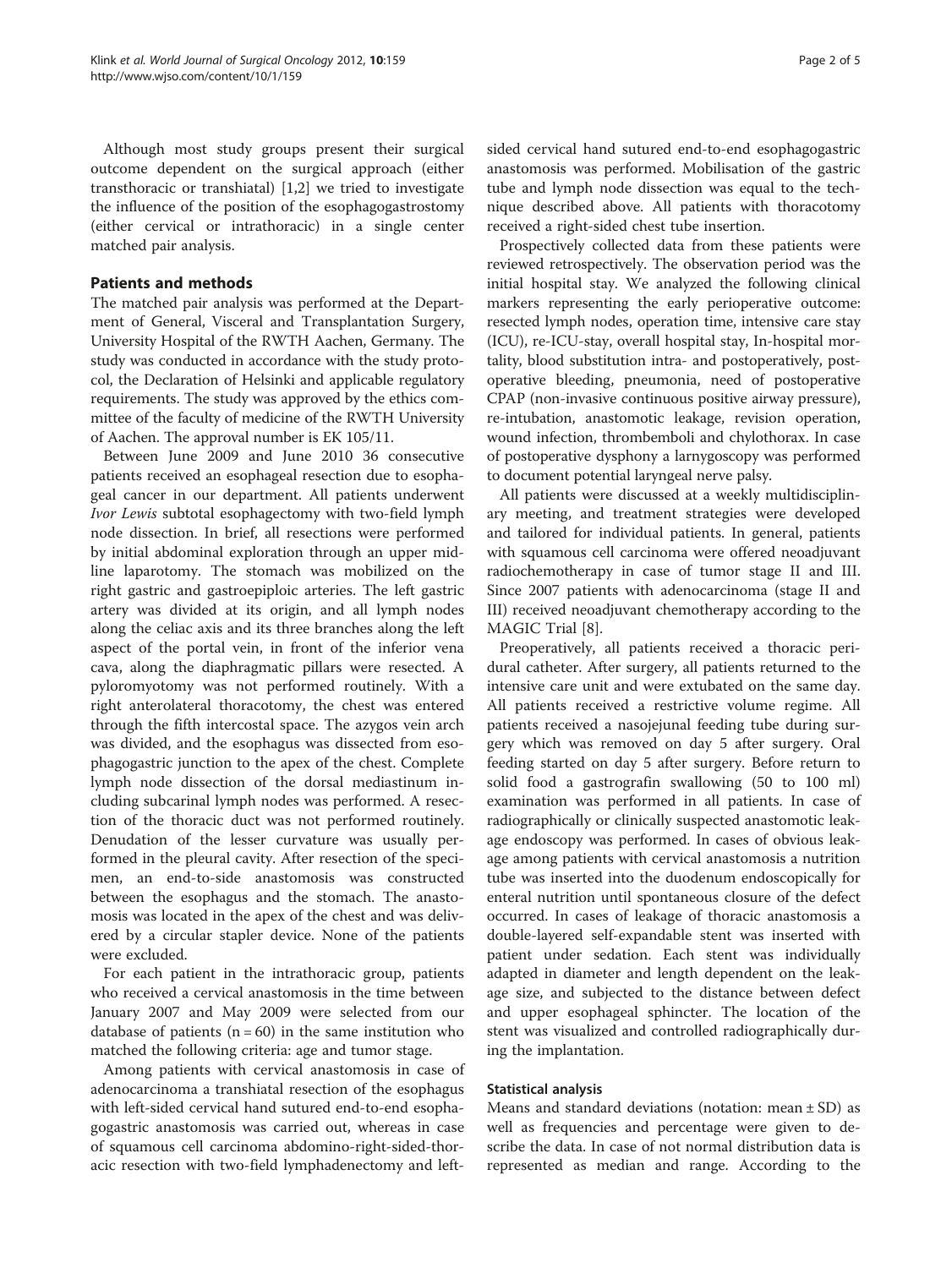matched pairs study design, we used paired t-tests to compare means between the intrathoracic and cervical anastomosis groups, e.g. the mean ICU stay. Further the Cochrane Mantel Haenszel test stratified by pairs was used to compare proportions between the intrathoracic and cervical anastomosis groups, e.g. proportion of anastomotic leakage. Statistically significance was assessed if the  $p$ -value of the corresponding test fell below the significance level of 0.05. Due to the small sample size our statistical analysis was limited to bivariate statistical analysis. Thus no stratified (multivariate) analysis could be conducted because of lack of model fit. We used  $SAS^®$ V9 under Windows XP for computations.

### Results

Patients' preoperative characteristics including risk factors presented in Table 1 did not show any significant

Table 1 Patients characteristics risk factors in the intrathoracic group (wound infection: 28% dependency of type of anastomosis

|                              | <b>Intrathoracic</b><br>$(n = 36)$ | Cervical<br>$(n = 36)$ | p-value |
|------------------------------|------------------------------------|------------------------|---------|
| Age                          | $62 \pm 12$                        | $62 \pm 10$            |         |
| Gender                       |                                    |                        |         |
| - male                       | 34 (94%)                           | 30 (83%)               | 0.157   |
| - female                     | 2(6%)                              | 6 (17%)                |         |
| ASA-classification           |                                    |                        |         |
| $-2$                         | 18 (50%)                           | 19 (53%)               |         |
| $-3$                         | 18 (50%)                           | 17 (47%)               | 0.819   |
| Cardiac disease              | 9(25%)                             | 9(25%)                 | 1.000   |
| Pulmonary disease            | 8 (22%)                            | 10 (28%)               | 0.527   |
| Hypertension                 | 24 (67%)                           | 19 (53%)               | 0.225   |
| <b>Diabetes</b>              | 10 (28%)                           | 8 (22%)                | 0.593   |
| Abuse of nicotine            | 17 (47%)                           | 17 (47%)               | 1.000   |
| Abuse of alcohol             | 13 (36%)                           | 13 (36%)               | 1.000   |
| Histology                    |                                    |                        |         |
| -adenocarcinoma              | 29 (81%)                           | 26 (72%)               | 0.317   |
| -squamous cell carcinoma     | 7 (19%)                            | 10 (28%)               |         |
| UICC stage                   |                                    |                        |         |
| $-$                          | 16 (44%)                           | 15 (42%)               |         |
| -11                          | 8 (22%)                            | 9(25%)                 |         |
| $-$                          | 10 (28%)                           | 11 (31%)               |         |
| $-IV$                        | 2(6%)                              | 1(3%)                  |         |
| Grading                      |                                    |                        |         |
| 2                            | 15 (42%)                           | 16 (44%)               | 0.796   |
| 3                            | 21 (58%)                           | 20 (56%)               |         |
| Radiatio preoperative        | 6 (17%)                            | 4 (11%)                | 0.414   |
| Chemotherapy<br>preoperative | 20 (56%)                           | 7 (19%)                | 0.003   |

differences between the two groups except the fact that in the intrathoracic group significantly more patients received preoperative chemotherapy than in the cervical group ( $p = 0.003$ ).  $18 \pm 8$  lymph nodes were resected in the intrathoracic group whereas  $16 \pm 7$  lymph nodes were resected in the cervical group  $(p = 0.539)$ .

Neither operation time  $(261 \pm 53 \text{ min} \text{ vs. } 238 \pm 60 \text{ min})$  $p = 0.087$ ) nor ICU stay  $(3.4 \pm 6.7$  days vs.  $5.3 \pm 6.9$  days; p = 0.232) revealed any statistical differences in-between the intrathoracic and the cervical group. The median hospital stay was significantly lower in the intrathoracic group in comparison to the cervical group  $(14 (10 - 110))$ vs. 26  $(12 - 105)$ ; p = 0.012).

Complication rates were widely similar between the groups (Table 2). Anastomotic leakage rate was significantly lower in the intrathoracic group than in the cervical group (11% vs. 31%;  $p = 0.040$ ). Wound infection and temporary paresis of recurrent laryngeal nerve occurred significantly more often in the cervical group

|  |                                   | Table 2 Operation details and complications in |
|--|-----------------------------------|------------------------------------------------|
|  | dependency of type of anastomosis |                                                |

|                                              | <b>Intrathoracic</b><br>$(n = 36)$ | Cervical<br>$(n = 36)$ | p-value |
|----------------------------------------------|------------------------------------|------------------------|---------|
| Operation time in min                        | $261 \pm 53$                       | $238 \pm 60$           | 0.087   |
| Thoracotomy                                  | 36 (100%)                          | 7 (19%)                | < 0.001 |
| ICU stay in days                             | $3.4 \pm 6.7$                      | $5.3 \pm 6.9$          | 0.232   |
| Re ICU                                       | 7 (19%)                            | 6 (17%)                | 0.739   |
| Median Hospital stay in days                 | $14(10 - 110)$                     | $26(12 - 105)$         | 0.012   |
| In-hospital mortality                        | 1(3%)                              | 3(8%)                  | 0.310   |
| <b>Blood transfusion</b><br>intraoperatively | 6 (17%)                            | 3(8%)                  | 0.317   |
| <b>Blood transfusion</b><br>postoperatively  | 8 (22%)                            | 12 (33%)               | 0.248   |
| Patients with lymph<br>nodes positive        | 17 (47%)                           | 18 (50%)               | 0.655   |
| Resected lymph nodes                         | $18 + 8$                           | $16 + 7$               | 0.539   |
| Bleeding                                     | 1(3%)                              | $0(0\%)$               | 0.317   |
| Pneumonia                                    | 7 (19%)                            | 7 (19%)                | 1.000   |
| CPAP                                         | 10 (28%)                           | 10 (28%)               | 1.000   |
| Re-intubation                                | 9(25%)                             | 9(25%)                 | 1.000   |
| Anastomotic leakage                          | 4 (11%)                            | 11 (31%)               | 0.040   |
| Revision operation                           | 3(8%)                              | 2(6%)                  | 0.655   |
| Wound infection                              | $0(0\%)$                           | 10 (28%)               | 0.002   |
| Thrombemboli                                 | 4 (11%)                            | 3(8%)                  | 0.706   |
| Paresis of recurrent<br>laryngeal nerve      | $0(0\%)$                           | 4 (11%)                | 0.046   |
| Chylothorax                                  | 1(3%)                              | 1(3%)                  | 1.000   |
| Radiatio postoperative                       | 3(8%)                              | 3(8%)                  | 1.000   |
| Chemotherapy postoperative                   | 17 (47%)                           | 10 (28%)               | 0.108   |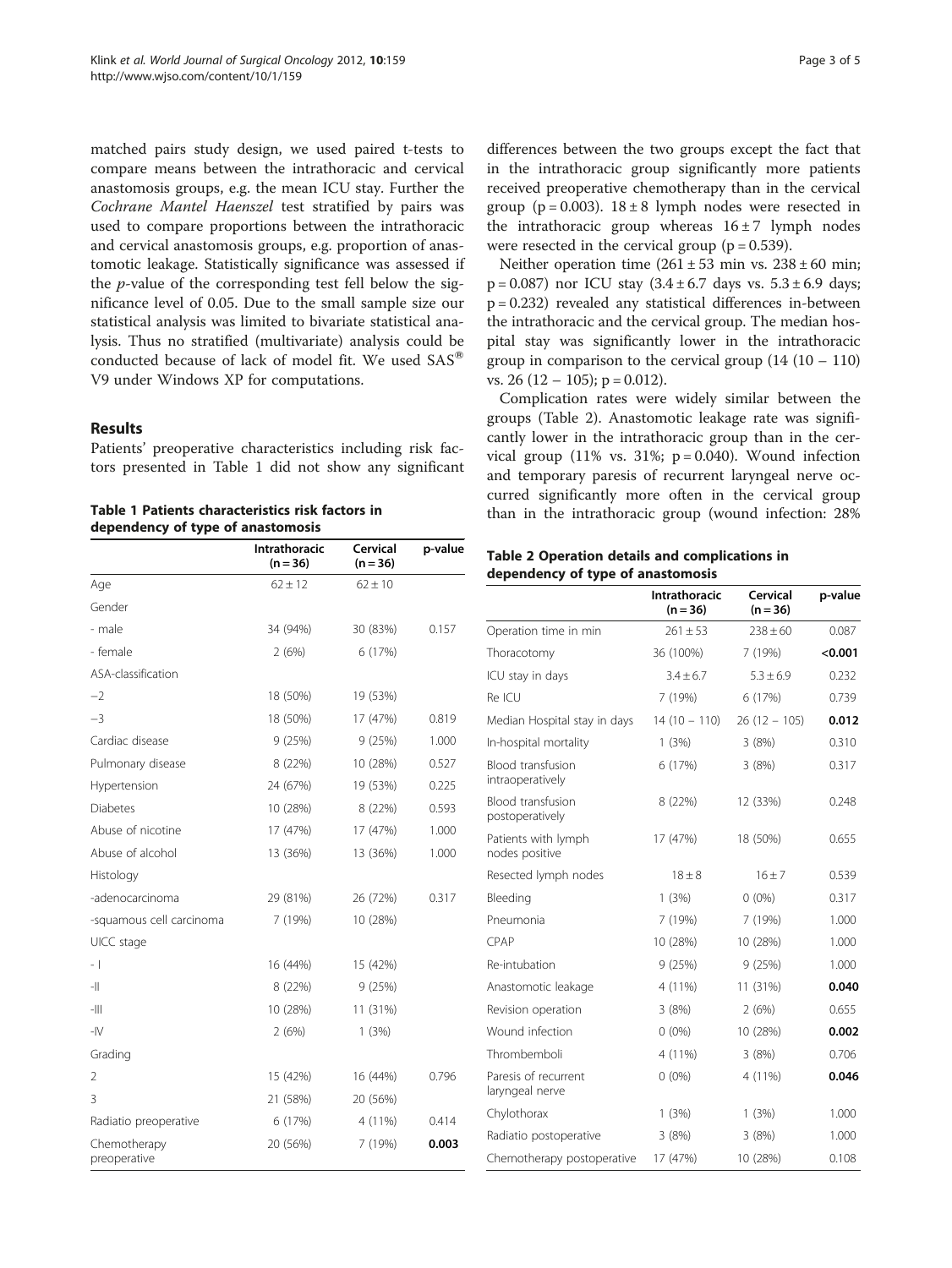vs.  $0\%$ ;  $p = 0.002$ ; temporary paresis of recurrent laryngeal nerve:  $11\%$  vs.  $0\%$ ;  $p = 0.046$ ). In 50% off all cases the recurrent nerve paresis went to normal function within 12 weeks. There was no significant difference regarding blood substitution intraoperatively (17% intrathoracic vs. 8% cervical;  $p = 0.317$ ) and postoperatively  $(22\%$  intrathoracic vs. 33% cervical;  $p = 0.248$ ) comparing study groups.

## Discussion and conclusions

The present investigation is based on a total amount of 72 patients with esophageal cancer. Thirty six consecutive patients who had undergone surgery for carcinoma of the esophagus by an intrathoracic anastomosis, and 36 patients fulfilling matching criteria as stated above who received esophageal resection including a cervical anastomosis. Aim of this study was not only to compare the operative procedures in a single center study but also to serve as a quality assurance of our department since therapeutic strategy was changed in 2009.

Matched pairs analysis is to be preferred in our setting, because the comparison with an historical control group is likely to be biased by heterogeneity between groups. The matched pairs are similar in respect to the most important factors which may bias treatment differences. Analyzing patients' preoperative risk factors and characteristics no significant differences in-between study groups were found supporting the fact that matching criteria were met. The intrathoracic group received significantly more often chemotherapy pre- and postoperatively which is due to the fact that since 2007 patients with adenocarcinoma (stage II and III) received neoadjuvant chemotherapy according to *Cunningham* et al. [\[8](#page-4-0)]. However, although the intrathoracic group received preoperative chemotherapy significantly more often, the operative complications rates were not higher than in the cervical group without neoadjuvant treatment.

Whether the anastomosis should be performed cervically, allowing wider margins of resection and elevated risk of paresis of recurrent laryngeal nerve, or whether intrathoracic anastomosis is favoured, with decreased resection margins is still a debatable issue in reconstruction after esophagectomy [\[9](#page-4-0)]. It is discussed controversially whether intrathoracic anastomosis reduces anastomotic leakage or not. While in many studies the occurrence of anastomotic leakage was lower when applying an intrathoracic anastomosis [[1,10-14\]](#page-4-0), others did not find any differences between the two surgical procedures [[9,15](#page-4-0),[16](#page-4-0)]. In our series anastomotic leakage occurred in 21% of all patients favouring intrathoracic anastomosis in comparison to cervical anastomosis (11% vs. 31%). A possible explanation might be that the intrathoracic placement of the anastomosis offers a better blood supply of the gastric interposition. Since all intrathoracic

anastomosis were stapled and all cervical anastomosis were hand-sewn the technique of anastomosis might have an influence on leakage rates, although in other studies no influence of the suture method on the leakage rate was found [[17-19\]](#page-4-0). In a systematic review of eight randomized clinical trials no difference was found comparing hand-sewn versus stapled techniques [\[20\]](#page-4-0). However, the incidence of anastomotic leakage following esophageal surgery varies widely (3% to 50%) also depending on the definition of leakage [[1\]](#page-4-0).

According to many studies intrathoracic anastomosis which is always associated with thoracotomy is accompanied by a higher risk for perioperative complications, especially of pulmonary kind and higher mortality rates [[3,4,21\]](#page-4-0). In contrast to the findings we found widely similar perioperative complication rates in our study groups. Neither the presence of pulmonary complications nor the need of re-intubation was increased in the intrathoracic group. One possible reason might be that 19% of the patients of the cervical group received a thoracotomy as well. Wound infection was significantly elevated in the cervical group since drainage of anastomotic leakage in case of cervical anastomosis is achieved through the cervical wound. The In-hospital mortality rate was slightly higher in the cervical anastomosis group without reaching significant difference, which is in accordance to Rindani et al. and Chasseray et al. who found similar mortality rates for transthoracic and transhiatal resections [[22,23\]](#page-4-0).

In our series the mean lymph node harvests following each procedure were comparable with those reported by other centres, which ranged from 9 to 31 [[4](#page-4-0),[24](#page-4-0)]. Some authors mentioned that a disadvantage of the transhiatal resection is a reduced transthoracic lymph node dissection, which is unfortunately limited to the lower posterior, mediastinal lymph nodes [\[25,26](#page-4-0)]. However, in accordance to *Morgan* et al. we found a similar amount of resected lymph nodes in both study groups [[24\]](#page-4-0).

High median hospital stay might be due to the fact that patients with anastomotic leakage stayed significantly longer than patients without anastomotic leakage which is comparable to the findings of previous studies [[27\]](#page-4-0). Despite the assumption that a transthoracic approach with an intrathoracic anastomosis is considered to be a more invasive procedure than a transhiatal approach with cervical anastomosis, we neither found a prolonged ICU nor hospital stay. Although there might be more reasons other than placement of the anastomosis (e.g. introduction of fast track regime), the hospital stay was significantly lower since the new therapeutical strategy was established, indicating that the placement of an intrathoracic anastomosis represents a save and feasible routine procedure without higher perioperative complication rates in comparison to the